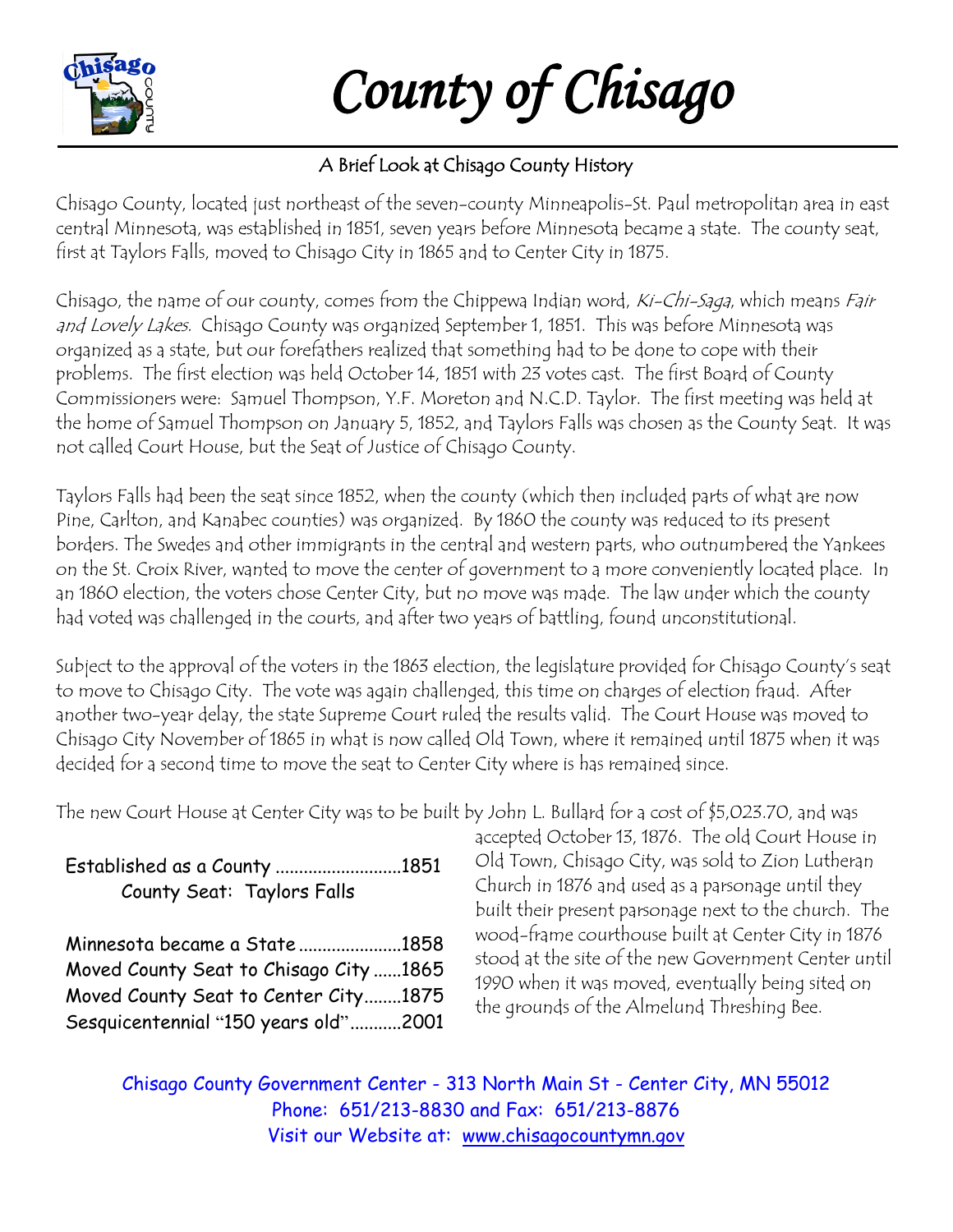The St. Croix River, which forms the county's eastern boundary, brought the earliest settlers to the area. The Dakota and Ojibway were largely gone when the first white settlers appeared. Europeans arrived from the north as early as 1680. French fur traders following the same route southward from Lake Superior established trading posts along the river as far south as Taylors Falls in the late eighteenth and early nineteenth centuries. In the late 1880s the first sawmills were built along the St. Croix. The logging industry boomed into the twentieth century.

Among the first permanent settlers was a party of Swedes who traveled upriver from Illinois in 1851 and established a colony at Center City. This colony was made famous by Swedish writer Vilhelm Moberg in his novels the Emigrants; Unto a Good Land and The Last Letter Home.

Farming, begun in the 1850s, was a focus until the 1890s when vacationers discovered the county's bountiful lakes and rivers. Today it is the beauty of the Dalles of the St. Croix, its park system and abundant recreational areas that bring visitors to the county.

County Demographics: Total square miles of Chisago County is 451.66B-(land 421.02 sq, miles) and (water 30.64 sq, miles), according to the Geological Natural History Survey 1882-1885. The population of Chisago County increased steadily until 1920 when it began to decrease until 1960, after which there has been a steady growth. In the latter years of the 20<sup>th</sup> century the county continues to attract residents because of its natural beauty as well as its proximity to the Twin Cities. Downtown Minneapolis or St. Paul can be reached within 50 minutes to an hour from many parts of the county. The population rate of growth is averaging 4% per year with an estimated 55,955 residents in 2018.

Contributions from Lloyd Hackel; Center City Resident

## History of County Government

The 87 counties in Minnesota are rapidly changing. Counties, in their infancy, were organized to be administrative agencies of the state. Today, in addition to serving as an administrative arm of the state, counties are now providing services to its citizens beyond the original scope of county government.

Traditionally, counties performed state mandated duties, which included assessment of property, record keeping (i.e. property and vital statistics), maintenance of rural roads, administration of election and judicial functions, maintaining peace in rural areas, and poor relief. Today, counties are rapidly moving into other areas of government support, including social services, corrections, child protection, library services, hospitals and rest homes, public health services, planning and zoning, economic development, parks and recreation, water quality, and solid waste management.

## County Board of Commissioners

County Boards are elected by district and serve a four year term. County Commissioners oversee county activities and work to ensure that citizen concerns are met, federal



and state requirements are fulfilled, and county operations run smoothly. The number of commissioners on a county board is five.

County Board of Commissioners meetings are held on the first & third Wednesday of the month at 6:30 p.m. with a Citizen's Forum held at 7:00 p.m.

All meetings are held at the Chisago County Government Center in the County Boardroom, Room 160A.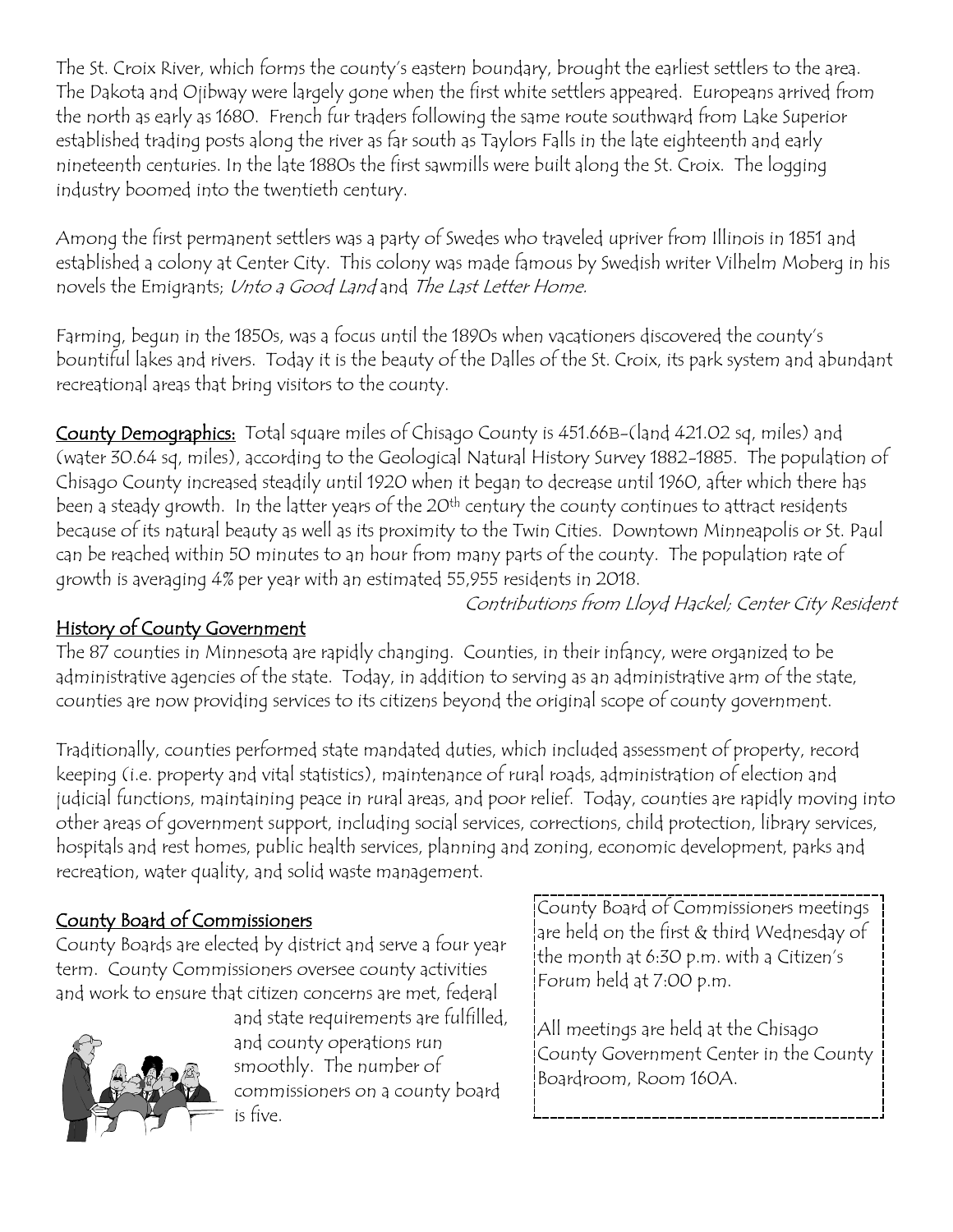board resolution, increase the size of the county board from five to seven members. This has been done in six counties-Anoka, Dakota, Hennepin, Olmstead, Ramsey and St. Louisand helps recognize the population increase. County Commissioners spend a lot of time working with and representing people. They attend regular meetings of the county board as well as meetings of county board sub-committees and county-related boards and commissions. They represent county concerns before local, state and national boards and commissions, including school Counties with a population of over 100,000 people may, by

| of:         | As of April 2022, the Chisago County Board of Commissioners is comprised                                                                     |                             |             |
|-------------|----------------------------------------------------------------------------------------------------------------------------------------------|-----------------------------|-------------|
| District #1 | Chris DuBose<br>313 North Main St, Center City, MN 55012<br>E-mail: Chris.DuBose@chisagocountymn.gov                                         | c) 651-208-6054 w) 213-8831 |             |
| District #2 | Rick Greene (Chair) h) 583-2513 w) 213-8832<br>37655 Oriole Avenue, North Branch, MN 55056<br>E-mail: <u>Rick.Greene@chisagocountymn.gov</u> |                             |             |
| District #3 | Marlyn Dunne<br>313 North Main St, Center City, MN 55012<br>E-mail: Marlys.Dunne@chisagocountymn.gov                                         | h)                          | w) 213-8833 |
| District #4 | Ben Montzka (Vice Chair) h) 464-8515 w) 213-8834<br>P.O. Box 307, Wyoming, MN 55092<br>E-mail: Ben. Montzka@chisagocountymn.gov              |                             |             |
| District #5 | VACANT                                                                                                                                       | h)                          | w) 213-8835 |

boards, city councils, township boards, and state and federal offices. County Commissioners also work with constituents and respond to constituent concerns.

The five-member County Board serves as the chief legislative and policy-making body of the county. Members are elected from geographic districts and serve staggered four-year terms. While no minimum education or prior experience is required to become a county commissioner individual backgrounds and personalities can enhance the effectiveness of county commissioners.



District #1: Chris DuBose Cities: Center City, North Branch - C Townships: Chisago Lake – N, Lent District #2: Rick Greene, Chair Cities:North Branch – B, Shafer - A, Shafer – B, Taylors Falls Townships: Amador, Franconia, Sunrise, Shafer District #3: Marlys Dunne Cities:Chisago City, Lindstrom Townships: Chisago Lake – S District #4: Ben Montzka, Vice Chair Cities:Stacy, Wyoming District #5: VACANT Cities: Harris, North Branch – A, Rush City Townships: Fish Lake, Nessel, Rushseba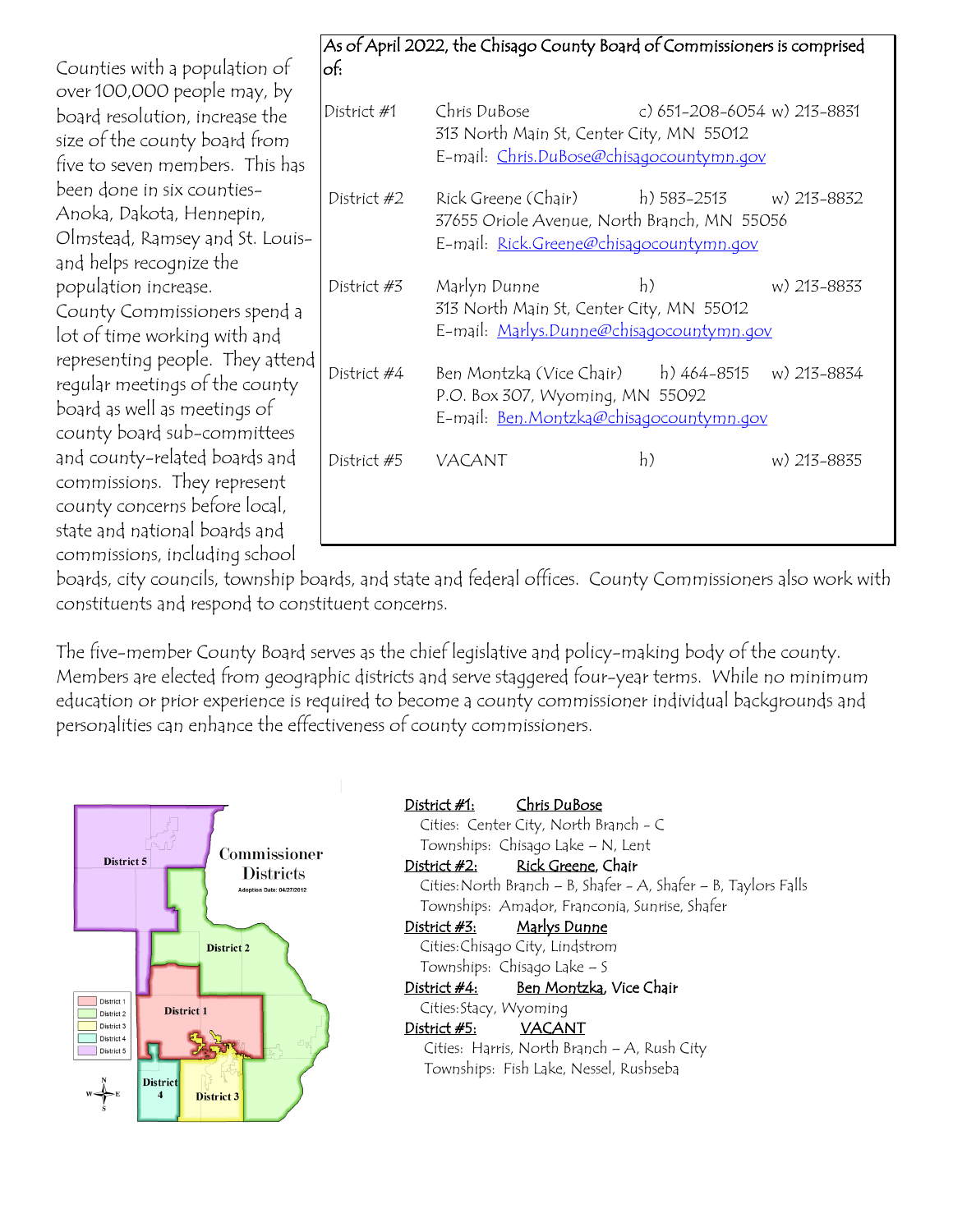#### Professional County Management

Over the last thirty years, county boards across the state have recognized the need to expand into professional management for the county, mostly a result of increasing demands placed on counties for the delivery of services. Three forms of professional management currently exist in Minnesota statute: county administrator, county coordinator and county auditor-administrator. Chisago County has chosen the path of county administrator. Under the county administrator plan, the administrator is the head of the county for the management of the county affairs placed in the administrator's charge. If required by the county board, the administrator is the supervisor of all county institutions and agencies, and of non-elected department heads. The administrator also is responsible for preparation and execution of the county budget, including a long-range capital expenditure plan, and serves as the purchasing agent for the county. The county administrator serves at the pleasure of the county board.

#### Transportation

**TTTTT** Counties play a significant role in managing Minnesota's road system. Over 45,000  $\mathcal{U}$  miles of roads are the responsibility of counties. In addition, more than 19,000 bridges lie on these roads and are maintained by counties. Of the total road travel in Minnesota, 24 percent is on county roads and County State Aid Highways. Counties are responsible for county roads and County State Aid Highways (CSAH). The main difference between the two systems is the manner in which maintenance and improvements are funded. The CSAH system is largely funded by state funds while county road maintenance is funded through property tax revenue. Under state law, the board of county commissioners determines overall policies, designation of routes and the road construction program in each county. In addition, each county is required to have a county highway engineer who must be a registered highway or civil engineer. There are 15,054 miles of county roads in Minnesota. The county road mileage varies from county to county, with St. Louis County having the largest system at 1,606 miles and Chisago County having 327 miles of roads: 301 miles are paved, 26 miles are gravel, and 55 bridges. One of the ongoing concerns with bridges is funding for bridge replacement and improvement. Approximately 20 percent of all bridges in the state are either structurally or functionally deficient. Twenty-eight employees provide road maintenance, engineering and support services through our County Highway Department, a division of Public Works. One County Surveyor is also based in Public Works. Three additional employees provide the administrative/support services at Public Works.

### Social Services

Social Services provide programs, which serve people with special needs or conditions. Eligibility for these programs is based on need, not income level. Social Services in Minnesota include programs for the mentally ill, developmentally disabled and mentally impaired, the abused and neglected and their families, the elderly, the chemically dependent, and children (including day care programs).

The delivery and funding of social services in Minnesota is done through a "state-supervised, countyadministered" system. Federal, state and local dollars are used to fund the various programs established by state and federal law or by county discretion. The state is responsible for the distribution of federal and state funds, standard setting and monitoring, technical assistance and some training. The county is responsible for the planning, administration and delivery of social services in Minnesota. Planning must involve the community at large. Administrative options are provided to counties in state law. Delivery of services can be done directly or indirectly through contracted services.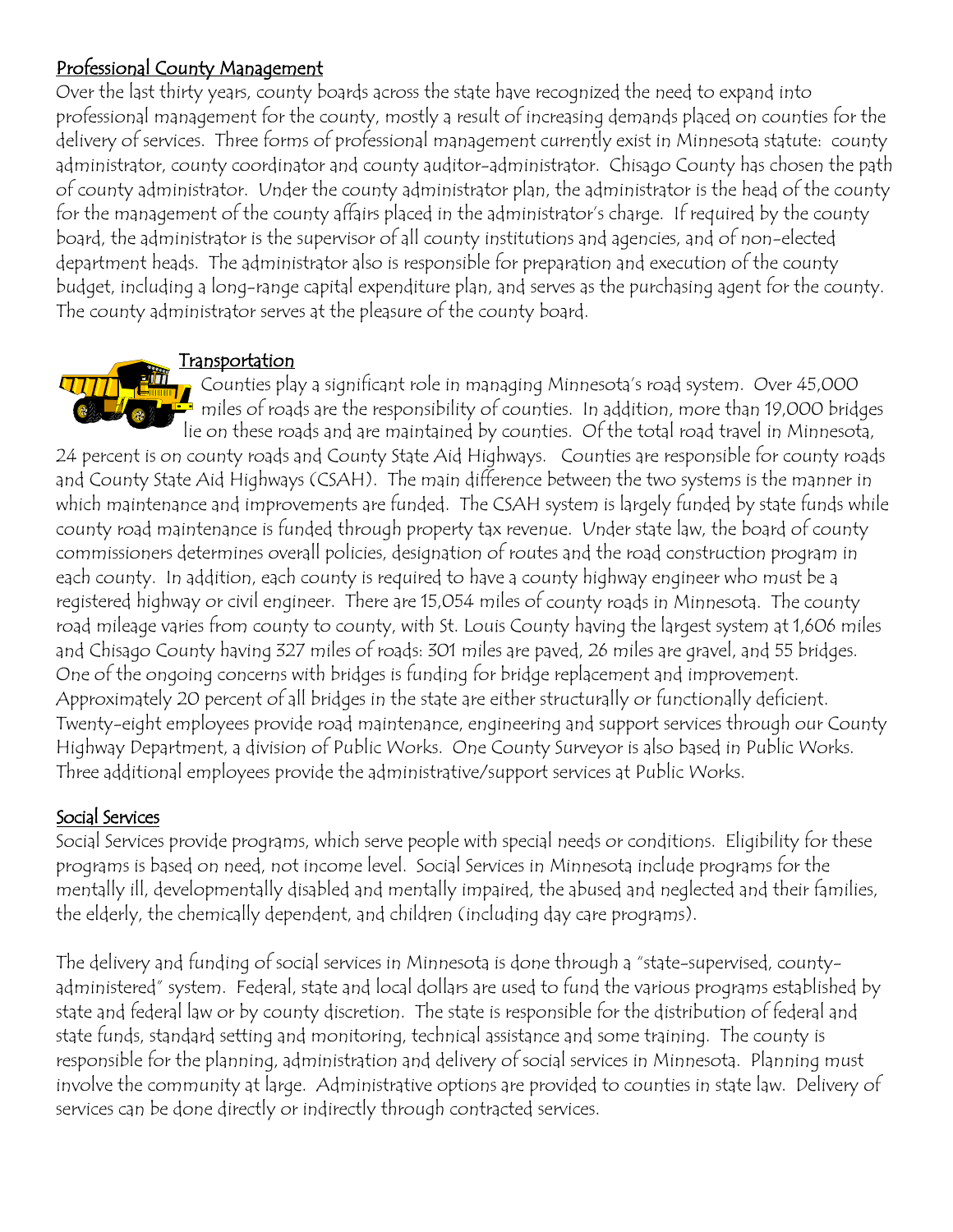Sixty-one employees provide a full range of Social Services Programs as required and mandated. Thirty employees assist qualifying citizens to achieve the goal of self-sufficiency through our Income Maintenance Division.

## Public Health

County government public health functions include assessment of community needs, planning and policy development of programs to meet those needs, and other functions to assure that individuals, families and communities receive quality and cost-effective health services.

The core functions of county public health involve promotion of healthy behaviors, reaching out to link high-risk, disadvantaged persons to needed services and monitoring the health status of individuals and the entire population. Protection of the public's health includes protection of the environment, work places, housing, food and water, prevention of epidemics and response to disasters. Through the mobilization of community action for health, county government works to assure the quality, accessibility and accountability of health services to ensure the public's health. Seventeen employees provide efficient, caring public health services to our residents.

### Correctional Services in Minnesota (Probation)

Correctional Services fall into two categories: 1) services related to the supervision and rehabilitation of adult and juvenile offenders and 2) services related to the confinement of convicted offenders or persons

awaiting court appearances. These services can be broadly divided into community services and  $\overline{\phantom{a}}$  institutional services. This division of correctional services is found at the state and the county level. Unlike many other states, Minnesota relies heavily on counties to provide and/or fund a wide range of correctional services. Twelve employees funded in part by the state, offer probation services to county clients.

### Public Defense Services & Court Administration Activities

Minnesota has one general jurisdiction court, the District Court. Pursuant to Minnesota Statue Chapter

485, the Chisago County Court Administrator's Office is responsible for all record keeping for the court, fine collection, case flow management and jury management for all the District Court cases with the County. These cases include juvenile, civil, family, probate, criminal, as well as conciliation court cases. Chisago County has three full-time chambered judges. The

county is part of the 10th Judicial District consisting of eight counties and forty-five judges.

Any of these judges has the authority to hear cases in Chisago County. The seven additional counties which make up the 10th Judicial District are as follows: Pine, Isanti, Kanabec, Anoka, Sherburne, Washington and Wright.

The County Attorney's office provides legal advice and representation to the County Board and all county departments regarding matters in which the County has an interest, or in relation to official obligations of the County Board or officers. The office also prosecutes all statutory violations occurring within the borders of the County, including felony, gross misdemeanor, misdemeanor, and petty misdemeanor offenses.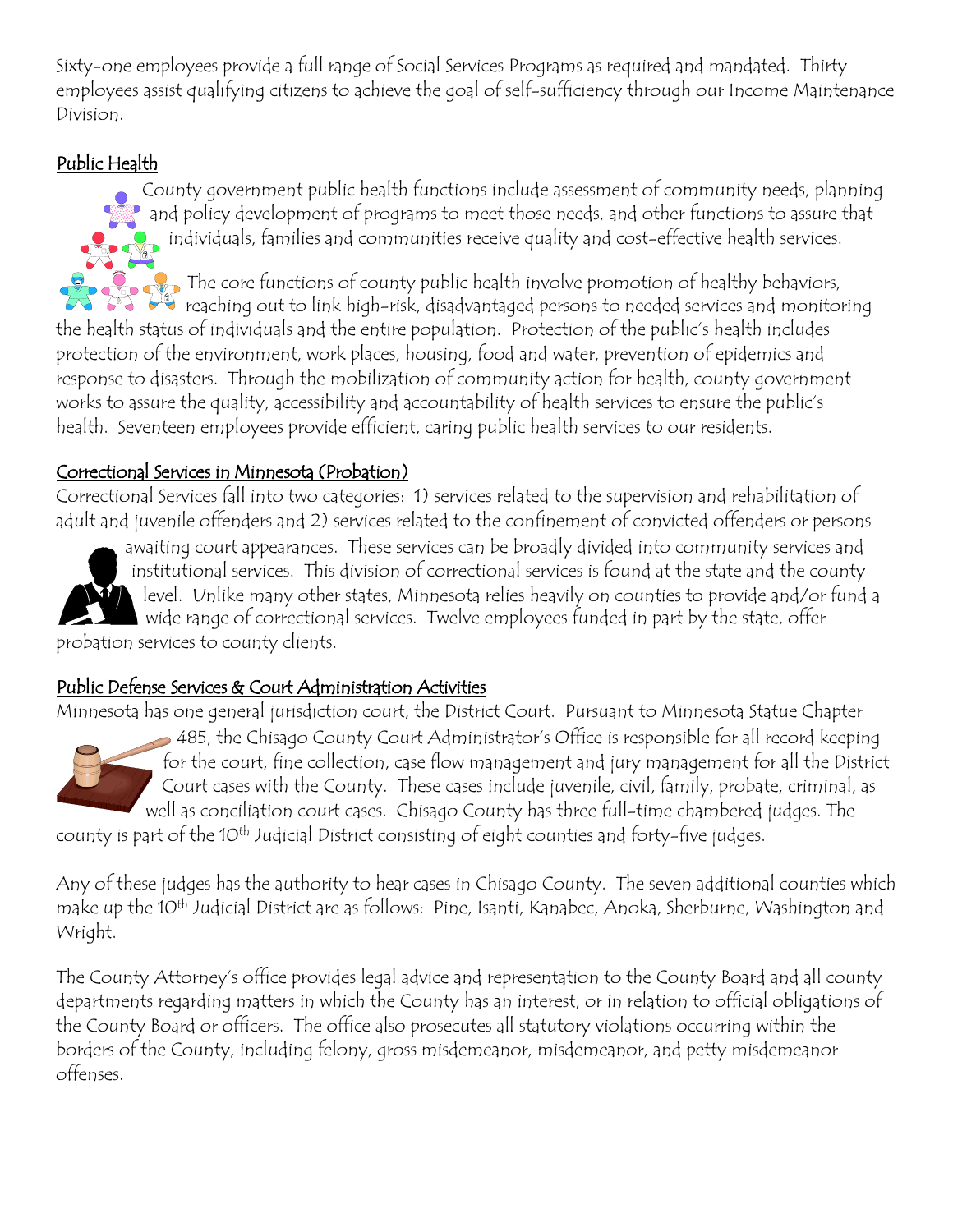### Institutional Services

In Minnesota eighty county jails are operated by individual counties. Jails are classified by the State



Department of Corrections into one of several categories based on the length of incarceration permitted, e.g. 72-hour hold, 90-day lockup or jail. In Minnesota, a person may be sentenced to no more than one-year in a jail. In most counties, including Chisago, jails are operated as a function of the County Sheriff's Office. Chisago County

operates a 125-bed jail, which is located in the Public Safety Center. The county also provides dispatch services, housed at the Emergency Communications Center, for the Sheriff, all police departments and fire departments in the county and local ambulance service. Twenty-eight employees work in the Jail and fourteen employees work at the Emergency Communications Center.



Thirty-five employees patrol throughout our county on land and in the water. They  $\Box$  work closely with Court Administration and the County Attorney's office on a daily basis. Six investigators handle all felonies. The Sheriff's Office is involved with the following programs:

Citizen's Academy, Drug Take Back, Life Jacket Loaner, Neighborhood Watch, Project Lifesaver, Vacation Home Check and more. A District Office is also located in Harris and there is an office in Rush City.

## County Assessor

The Assessor's office estimates land and building value for tax purposes; classifies property according to its use; and follows Department of Revenue interpretations of Tax Court decisions.

## County Auditor-Treasurer

The Auditor-Treasurer's office processes payables and receivables for the County offices; is responsible for the collection and distribution of current and delinquent year real estate taxes; as well as mobile home taxes; and tax forfeited property for public sale. They are also responsible for maintaining the voter registration files for the County. They handle investments, address corrections to the tax system, and the mailing function for the County offices.

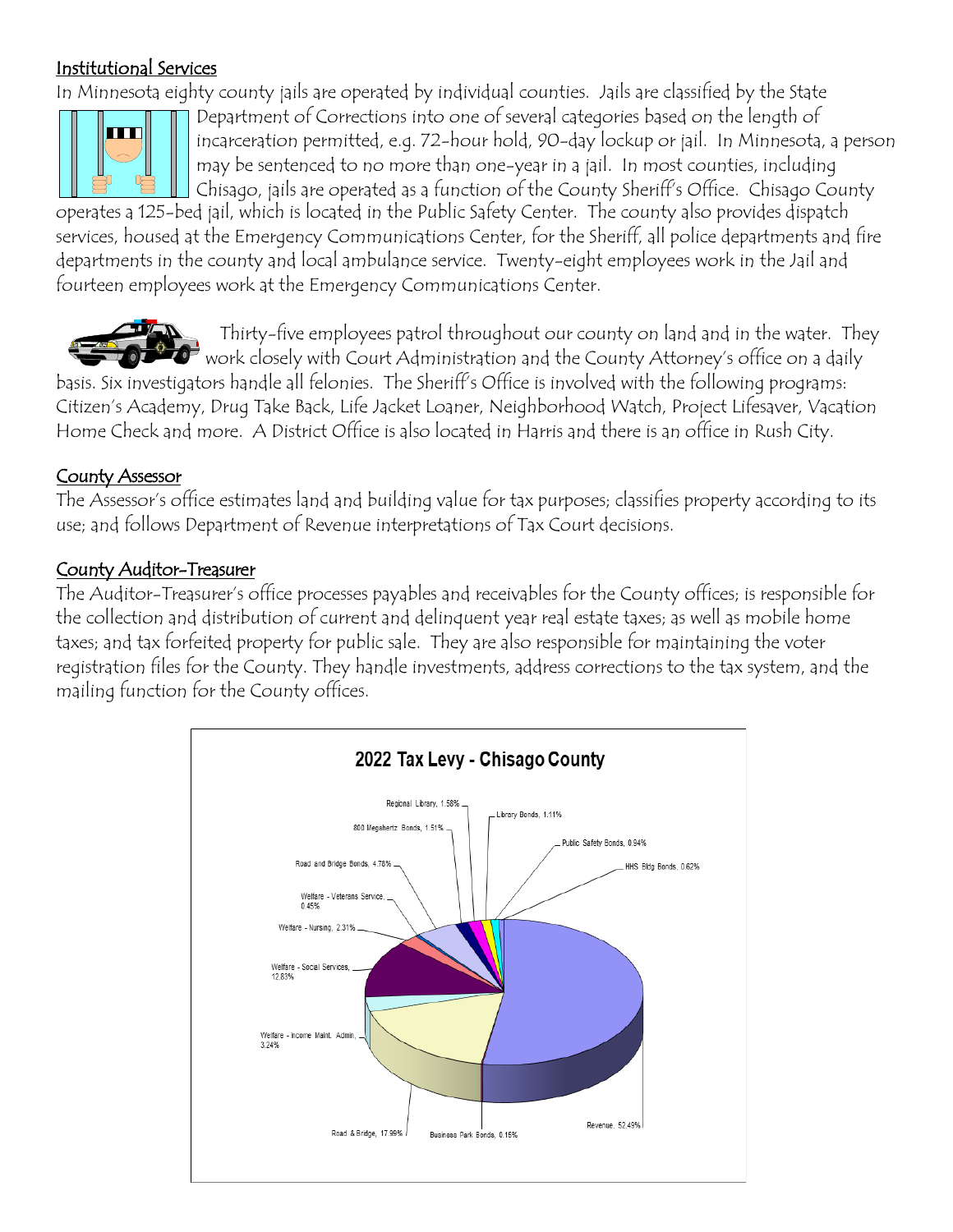#### **2020 CENSUS POPULATION** Sunrise Twp, 2107. Center City, 629 Shafer Twp, 1131 Chisago City, 5558 Rushseba Twp, 815 Nessel Twp, 1907. Harris, 1111 Lent Twp, 2962 Franconia Twp, 1713. Lindstrom, 4888 Fish Lake Twp, 2193 Chisago Lake Twp, 4818 North Branch, 10787 Amador Twp, 842 Wyoming, 8032 Rush City, 3228 Taylors Falls, 1055 Shafer, 1142 **Stacy**, 1703

## Emergency Management

Emergency Management provides management and direction for the county's emergency response planning, coordinating, training and policies.

## Land Use Management

Land use regulation is often referred to as planning, zoning and building. While the zoning ordnance addresses most land use activities, the scope of county land use regulations includes a range of programs to address environmental concerns. These programs and ordinances include shoreland, floodplain, wild and scenic rivers, water management, grading/filling, and wetlands. Chisago County operates its office of Environmental Services to administer the above, and covers solid waste/recycling, pharmaceutical disposal, exotic animals, and coordinates the Board of Adjustment and Planning Commission. All building, septic, and demolition permits and related inspections are handled through this office. Employees provide education and information for the myriad of services offered in this department.



### Enterprise Services Department

The Enterprise Services Department is a County Department that is made up of 4 divisions: Information Technology Services, Records Management Services, Emergency Communications Services, and Facility Services. This includes support of 13 facilities, 2-way radios, telephones, smart phones, mainframe, PC, WAN and LAN computer systems.

## Parks and Trails

Various parks are located throughout the county with maintenance and upkeep provided through the Chisago County Parks Department. Two employees work full-time year round, with twelve employees working on a seasonal basis.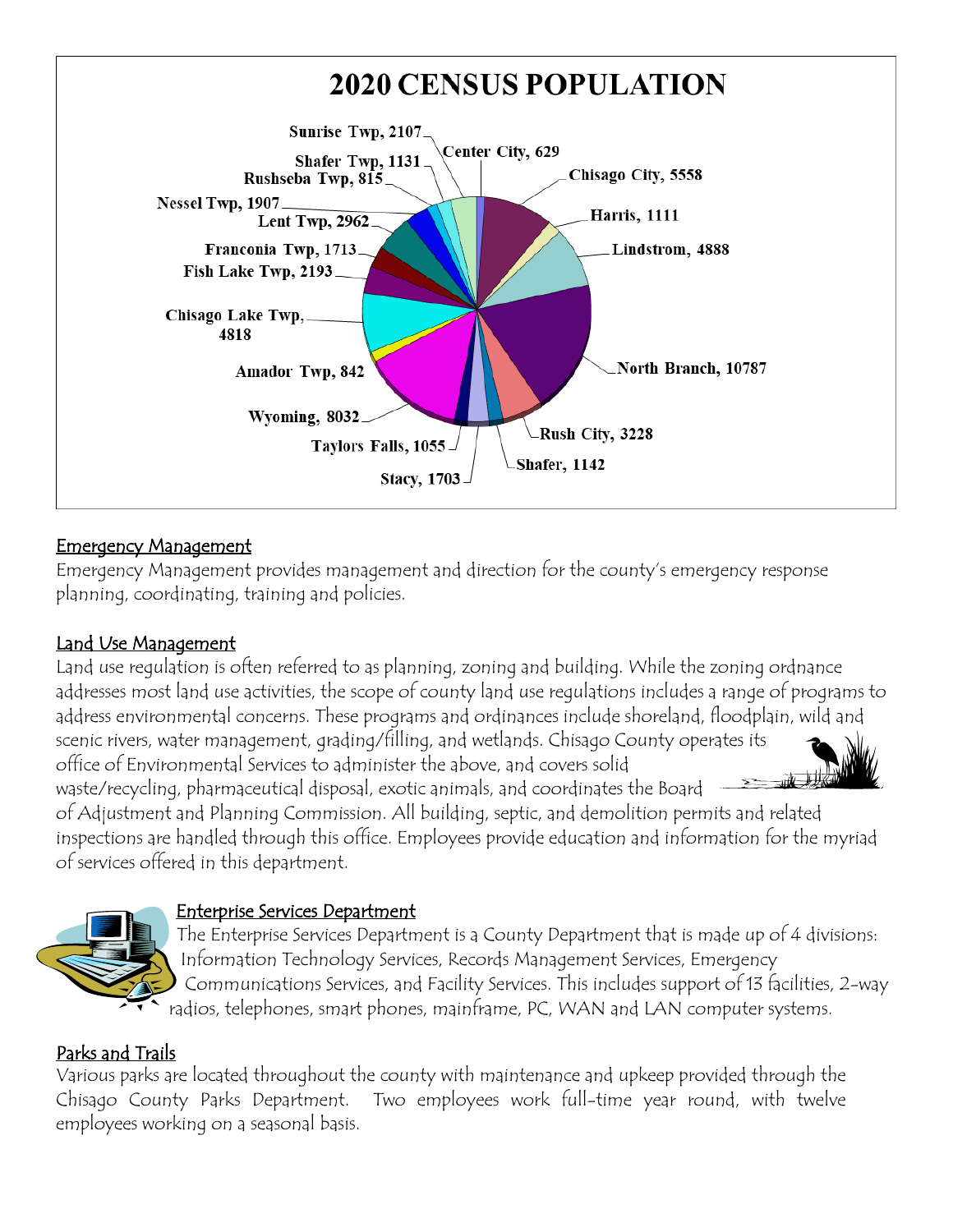

 Checkerboard Park – The 79-acre park is located four miles east of North Branch just off Highway 95 and Keystone (CR 67). Activities available: swimming, picnicking, hiking, volleyball, playground and an off leash dog park.



 Dennis Frandsen Park - The 117-acre park is located on the north shore of West Rush Lake, south of County Road 2. This park provides carry in access, a fishing pier, hiking trails, picnic shelter, and a 9-hole disc golf course. The park is most popular for its excellent bank fishing, special events, family gatherings and company picnics.

 Fish Lake Park – 152 acres located on Fish Lake. 1-1/2 miles west of Harris exit 152, head west on Stark Rd, then south on Elmcrest Ave. Activities available: swimming, picnicking, fishing, hiking, volleyball, softball, horseshoes and playground. Winter activities include ice fishing and cross-county skiing.



 $\odot$  Ki-Chi-Saga Park – The 98-acre park is located south of Lindstrom off of County Rd. 25 and Glader Blvd. Activities available: softball complex, picnic shelter, volleyball, playground, horseshoes, nature hiking, tours of Karl Oscar House and winter ski trails.

 $\odot$  Kost Dam Park – The 28-acre park is located one mile south of Kost off County Rd. 14 & Kost Dam Road. This park is most popular for picnicking, fishing and socializing.



 Sunrise Prairie Regional Trail - The 26 mile trail is paved from North Branch through Stacy and Wyoming and on down to the southern county line. The trail follows the original Burlington Northern Railroad line constructed in 1867-1870. The trail passes through areas of hardwood forest, deep marsh wetlands and the Sunrise River.

 Swedish Immigrant Regional Trail - A 20 mile, multi-use trail being developed to celebrate Swedish Immigrant History. When completed will connect Wyoming to Taylors Falls via Chisago City, Lindstrom, Center City and Shafer, utilizing an abandoned railway corridor that parallels Highway 8.

### County Recorder

Handles abstract and torrens land records for the County (deeds, mortgages, liens, etc.) includes maintaining plat records; birth and death records, marriage licenses and notary commissions.

#### Veterans Services

They are housed with Health & Human Services. They provide benefits counseling, assistance to county veterans and their families on federal and state veterans programs and transportation to Veterans Hospitals in St Paul and St Cloud.

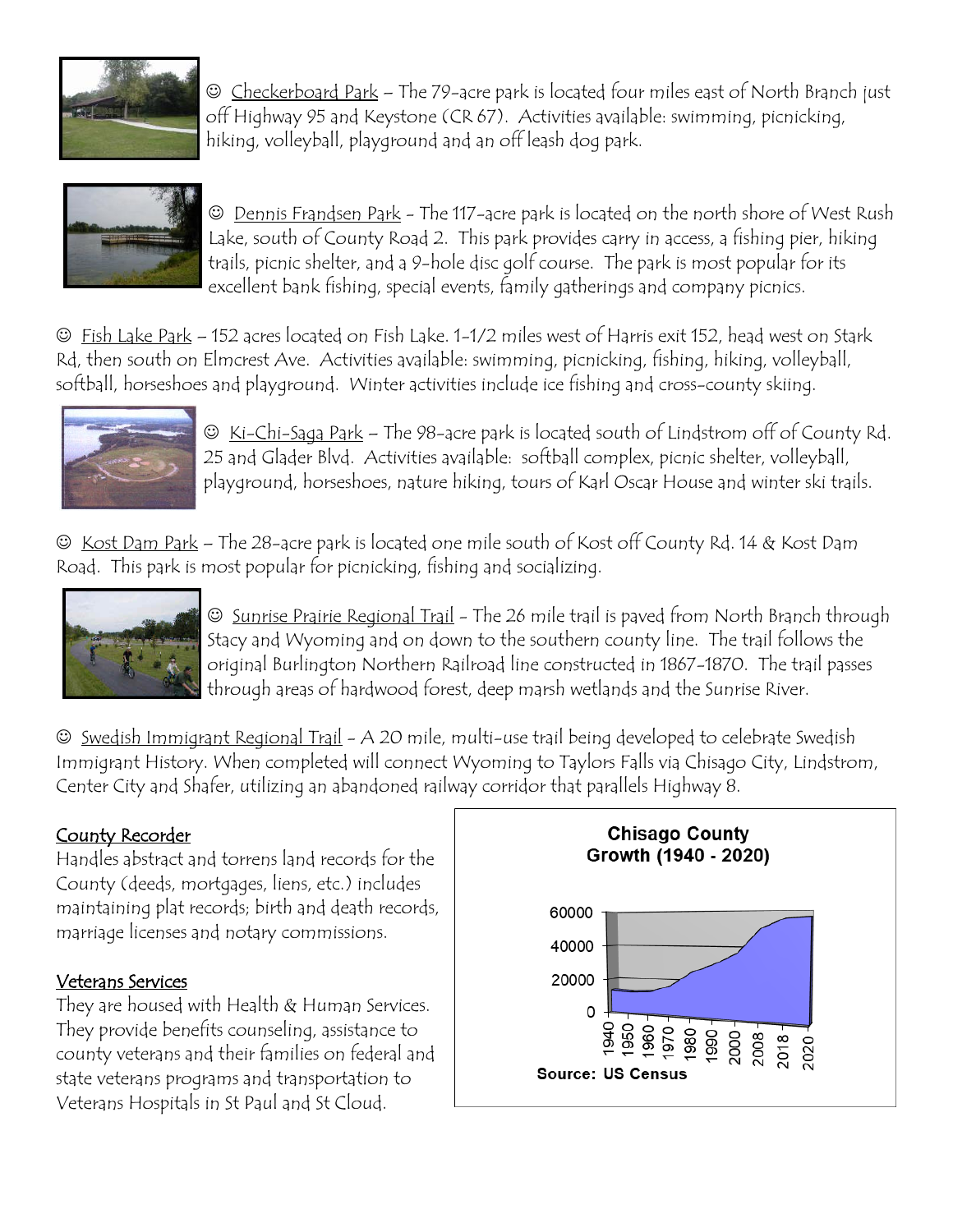#### Extension Service

Chisago County is part of the University of Minnesota Extension Service, which is an educational outreach arm of the University of Minnesota. The mission is as follows: "Connecting community needs and University resources." Chisago County is part of the PICKM Cluster (Pine, Isanti, Chisago, Kanabec, Mille Lacs). Extension Educators in these five counties share their individually-developed expertise across the cluster. There are a number of volunteer opportunities: 4-H Program, Master Gardeners, and Health and Nutrition Programs.

The following Mission Statement of Chisago County was adopted October 16, 1996 as a statement of positive values and purpose; it is to guide this body, the county's elected officials, department heads and employees in their daily purposes as representatives of local government:

"Chisago County was created by the State of Minnesota to serve, to protect, and to enhance the quality of life for those we serve. We perform our duties and obligations in an ethical, thoughtful, democratic, and respectful manner."

Most county officials and services are headquartered in the Government Center located at 313 North Main Street in Center City. These include the offices of the Board of County Commissioners, County Administration, Assessor, Attorney, Auditor-Treasurer, Court Administration, Court Security, Environmental Services/Zoning, Human Services, Parks Department, Probation, Recorder and Veterans Services.

Headquartered elsewhere in the county are the Emergency Communications Center, Emergency Management, Extension Office, Household Hazardous Waste Facility, Jail, Public Health, Public Works/Highway Department and the Sheriff's Office. Their addresses are as follows:

## Housed in the Public Safety Center at 15230 Per Road in Center City are:

Emergency Communications Center (ECC) Emergency Management Jail Sheriff's Office They also have a district office located in Harris and an office in Rush City.

Extension Service is located with Soil & Water at 38814 – 3rd Avenue in North Branch. Household Hazardous Waste Facility is located at 39649 Grand Avenue in North Branch. Public Health/Health & Human Services Building is located at 6133 – 402<sup>nd</sup> Street in North Branch. Public Works/Highway Department is located on County 9 at 31325 Oasis Road in Center City. There is also a Highway Maintenance building in Almelund and Harris.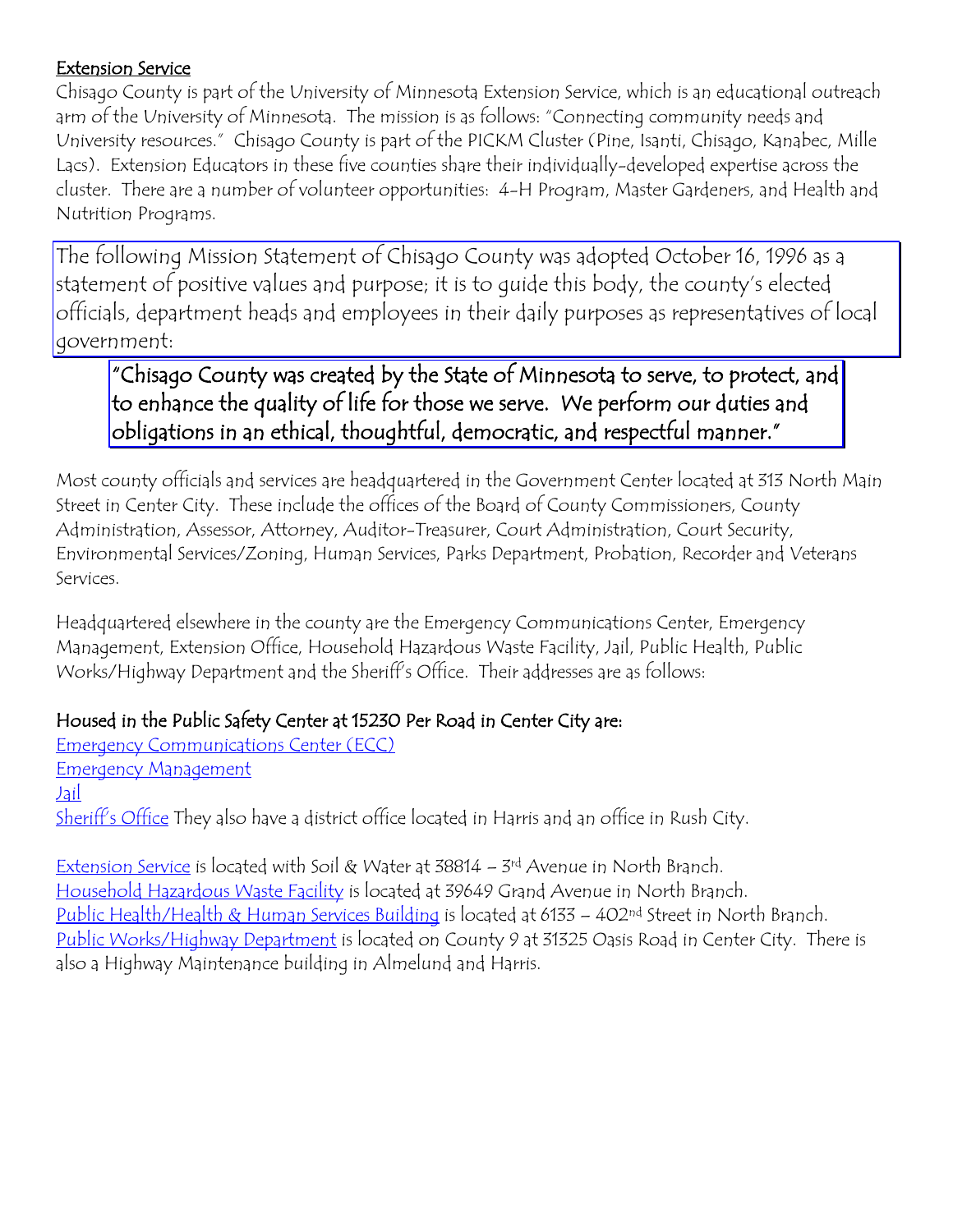# City Offices

| Address: 300 N. Center Avenue, Center City, MN 55012                  |  |
|-----------------------------------------------------------------------|--|
|                                                                       |  |
| Address: P.O. Box 611, 10625 Railroad Avenue, Chisago City, MN 55013  |  |
|                                                                       |  |
| Address: P.O. Box 111, 43970 Ginger Avenue, Harris, MN 55032          |  |
|                                                                       |  |
| Address: 13292 Sylvan Avenue, Lindstrom, MN 55045                     |  |
| NORTH BRANCH Website: www.ci.north-branch.mn.us  Phone: 651/674-8113  |  |
| Address: P.O. Box 910, 6408 Elm Street, North Branch, MN 55056        |  |
|                                                                       |  |
| Address: P.O. Box 556, 325 S. Eliot, Rush City, MN 55069              |  |
|                                                                       |  |
| Address: 17656 303rd Street, Shafer, MN 55074                         |  |
|                                                                       |  |
| Address: 30955 Forest Blvd, Stacy, MN 55079                           |  |
| TAYLORS FALLS Website: www.ci.taylors-falls.mn.us Phone: 651/465-5133 |  |
| Address: 637 First Street, Taylors Falls, MN 55084                    |  |
|                                                                       |  |
| Address: P.O. Box 188, 26855 Forest Blvd, Wyoming, MN 55092           |  |
|                                                                       |  |

## Township Offices

| AMADORWebsite: www.amadortownship.com  Phone: 651/583-3108                 |  |
|----------------------------------------------------------------------------|--|
| Address: 37475 Park Trail, Almelund, MN 55012                              |  |
| CHISAGO LAKE Website: www.chisagolaketownship.com  Phone: 651/257-6906     |  |
| Address: P.O. Box 649, 12400 316 <sup>th</sup> Street, Lindstrom, MN 55045 |  |
| FISH LAKEWebsite: www.fishlaketownship.com  Phone: 651/674-7709            |  |
| Address: 2170 Brunswick Road, Harris, MN 55032                             |  |
|                                                                            |  |
| Address: P.O. Box 175, 25156 St. Croix Trail North, Shafer, MN 55074       |  |
|                                                                            |  |
| Address: 33155 Hemingway Avenue, Stacy, MN 55079                           |  |
|                                                                            |  |
| Address: 49205 Acacia Trail, Stanchfield, MN 55080                         |  |
|                                                                            |  |
| Physical Location: 51533 Forest Boulevard, Rush City, MN 55069             |  |
| Mailing Address: P.O. Box 481, Rush City, MN 55069                         |  |
| Phone: 651/583-2168                                                        |  |
| Address: 18259 St Croix Trail, Shafer, MN 55074                            |  |
| SUNRISE Website: www.sunrisetownship.com  Phone: 651/270-5181              |  |
| Address: P.O. Box 933, 41259 Oak Street, North Branch, MN 55056            |  |